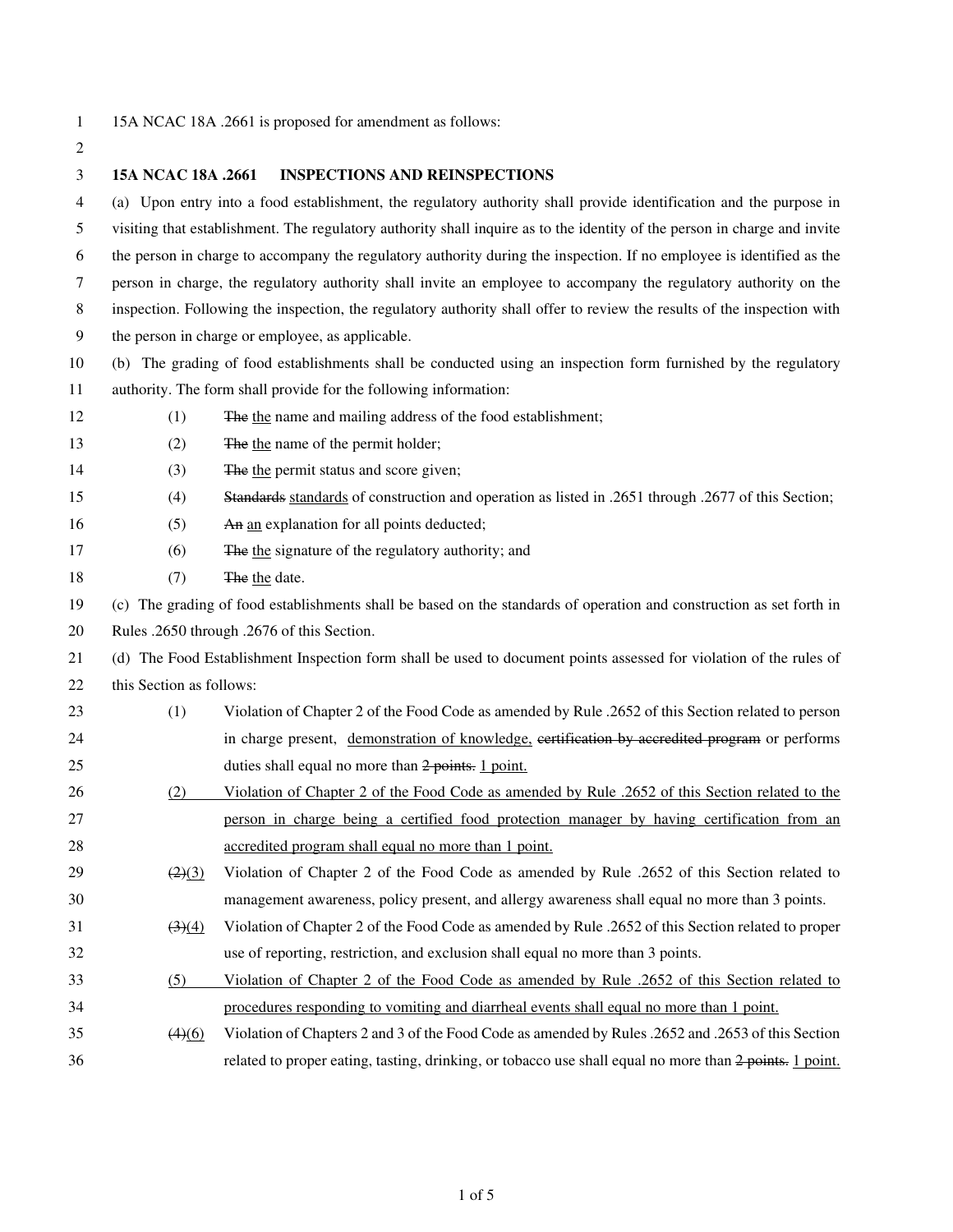| 1              | $\left(5\right)\left(7\right)$ | Violation of Chapter 2 of the Food Code as amended by Rule .2652 of this Section related to no                          |
|----------------|--------------------------------|-------------------------------------------------------------------------------------------------------------------------|
| $\overline{c}$ |                                | discharge from eyes, nose, and mouth shall equal no more than 1 point.                                                  |
| 3              | (6)(8)                         | Violation of Chapter 2 of the Food Code as amended by Rule .2652 of this Section related to hands                       |
| 4              |                                | clean and properly washed shall equal no more than 4 points.                                                            |
| 5              | (7)(9)                         | Violation of Chapter 3 of the Food Code as amended by Rule .2653 of this Section related to no                          |
| 6              |                                | bare hand contact with ready-to-eat food or approved alternate method properly followed shall equal                     |
| 7              |                                | no more than $3-4$ points.                                                                                              |
| 8              |                                | (8)(10) Violation of Chapters 5 and 6 of the Food Code as amended by Rules .2655 and .2656 of this Section              |
| 9              |                                | related to handwashing facilities supplied and accessible shall equal no more than 2 points.                            |
| 10             | (9)(11)                        | Violation of Chapters 3 and 5 of the Food Code as amended by Rules .2653 and .2655 of this Section                      |
| 11             |                                | related to food obtained from an approved source shall equal no more than 2 points.                                     |
| 12             |                                | $(10)(12)$ Violation of Chapter 3 of the Food Code as amended by Rule .2653 of this Section related to food             |
| 13             |                                | received at proper temperature shall equal no more than 2 points.                                                       |
| 14             |                                | $(4.1)(13)$ Violation of Chapter 3 of the Food Code as amended by Rule .2653 of this Section related to food            |
| 15             |                                | in good condition, safe, and unadulterated shall equal no more than 2 points.                                           |
| 16             |                                | (42)(14) Violation of Chapter 3 of the Food Code as amended by Rule .2653 of this Section related to required           |
| 17             |                                | records available, shellstock tags, and parasite destruction shall equal no more than 2 points.                         |
| 18             |                                | (43)(15) Violation of Chapter 3 of the Food Code as amended by Rule .2653 of this Section related to food               |
| 19             |                                | separated and protected shall equal no more than 3 points.                                                              |
| 20             |                                | $(14)(16)$ Violation of Chapter 4 of the Food Code as amended by Rule .2654 of this Section related to food-            |
| 21             |                                | contact surfaces cleaned and sanitized shall equal no more than 3 points.                                               |
| 22             |                                | (15)(17) Violation of Chapter 3 of the Food Code as amended by Rule .2653 of this Section related to                    |
| 23             |                                | disposition of returned, previously served, reconditioned, and unsafe food shall equal no more than                     |
| 24             |                                | 2 points.                                                                                                               |
| 25             |                                | (46)(18) Violation of Chapter 3 of the Food Code as amended by Rule .2653 of this Section related to cooking            |
| 26             |                                | time and temperatures shall equal no more than 3 points.                                                                |
| 27             |                                | $\frac{(17)(19)}{(17)(19)}$ Violation of Chapter 3 of the Food Code as amended by Rule .2653 of this Section related to |
| 28             |                                | reheating for hot holding shall equal no more than 3 points.                                                            |
| 29             |                                | (48)(20) Violation of Chapter 3 of the Food Code as amended by Rule .2653 of this Section related to cooling            |
| 30             |                                | time and temperatures shall equal no more than 3 points.                                                                |
| 31             |                                | $(19)(21)$ Violation of Chapter 3 of the Food Code as amended by Rule .2653 of this Section related to hot              |
| 32             |                                | holding temperatures shall equal no more than 3 points.                                                                 |
| 33             |                                | (20)(22) Violation of Chapter 3 of the Food Code as amended by Rule .2653 of this Section related to cold               |
| 34             |                                | holding temperatures shall equal no more than 3 points.                                                                 |
| 35             |                                | $(24)(23)$ Violation of Chapter 3 of the Food Code as amended by Rule .2653 of this Section related to date             |
| 36             |                                | marking and disposition shall equal no more than 3 points.                                                              |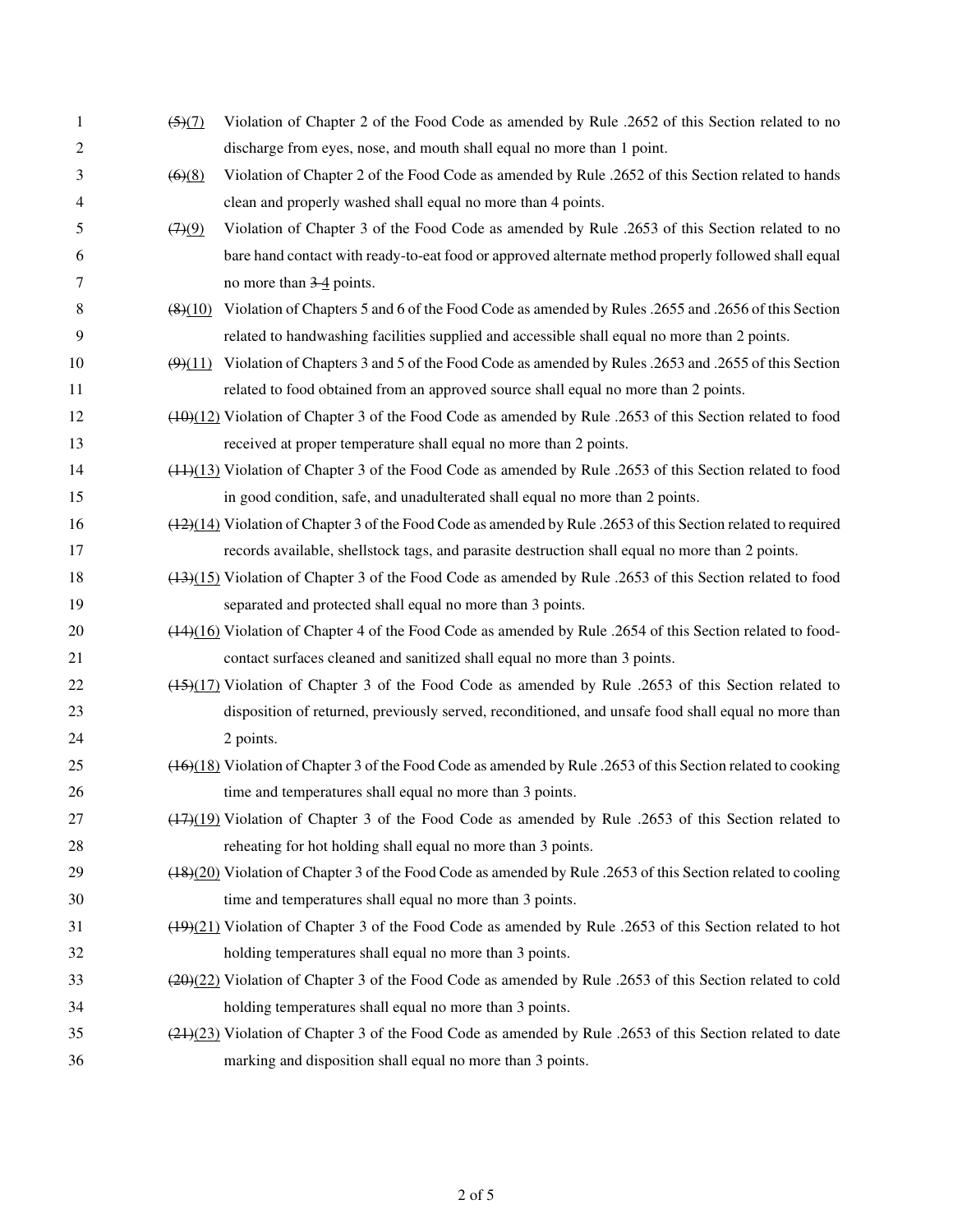| 1  | $\left(\frac{22}{22}\right)\right$ Violation of Chapter 3 of the Food Code as amended by Rule .2653 of this Section related to time |
|----|-------------------------------------------------------------------------------------------------------------------------------------|
| 2  | as a public health control procedures and records shall equal no more than $2-\frac{3}{2}$ points.                                  |
| 3  | $(23)(25)$ Violation of Chapter 3 of the Food Code as amended by Rule .2653 of this Section related to                              |
| 4  | consumer advisory provided for raw or undercooked foods shall equal no more than 1 point.                                           |
| 5  | $(24)(26)$ Violation of Chapter 3 of the Food Code as amended by Rule .2653 of this Section related to                              |
| 6  | pasteurized foods used and prohibited foods not offered shall equal no more than 3 points.                                          |
| 7  | $\left(\frac{25}{22}\right)$ Violation of Chapter 3 of the Food Code as amended by Rule .2653 of this Section related to food       |
| 8  | additives approved and properly used shall equal no more than 1 point.                                                              |
| 9  | (26)(28) Violation of Chapter 7 of the Food Code as amended by Rule .2657 of this Section related to toxic                          |
| 10 | substances properly identified, stored, and used shall equal no more than 2 points.                                                 |
| 11 | $\left(\frac{27}{22}\right)$ Violation of Chapters 3, 4 and 8 of the Food Code as amended by Rules .2653, .2654, and .2658 of       |
| 12 | this Section related to compliance with variance, specialized process, and HACCP plan shall equal                                   |
| 13 | no more than 2 points.                                                                                                              |
| 14 | (28)(30) Violation of Chapter 3 of the Food Code as amended by Rule .2653 of this Section related to                                |
| 15 | pasteurized eggs used where required shall equal no more than 1 point.                                                              |
| 16 | (29)(31) Violation of Chapters 3 and 5 of the Food Code as amended by Rules .2653 and .2655 of this Section                         |
| 17 | related to water from an approved source shall equal no more than 2 points.                                                         |
| 18 | (30)(32) Violation of Chapter 8 of the Food Code as amended by Rule .2658 of this Section related to                                |
| 19 | variance obtained for specialized processing methods shall equal no more than 1 points. 2 points.                                   |
| 20 | (34)(33) Violation of Chapters 3 and 4 of the Food Code as amended by Rules .2653 and .2654 of this Section                         |
| 21 | related to proper cooling methods used or adequate equipment for temperature control shall equal                                    |
| 22 | no more than 1 point.                                                                                                               |
| 23 | (32)(34) Violation of Chapter 3 of the Food Code as amended by Rule .2653 of this Section related to plant                          |
| 24 | food properly cooked for hot holding shall equal no more than 1 point.                                                              |
| 25 | (33)(35) Violation of Chapter 3 of the Food Code as amended by Rule .2653 of this Section related to                                |
| 26 | approved thawing methods used shall equal no more than 1 point.                                                                     |
| 27 | (34)(36) Violation of Chapter 4 of the Food Code as amended by Rule .2654 of this Section related to                                |
| 28 | thermometers provided and accurate shall equal no more than 1 point.                                                                |
| 29 | (35)(37) Violation of Chapter 3 of the Food Code as amended by Rule .2653 of this Section related to food                           |
| 30 | properly labeled or original container shall equal no more than 2 points.                                                           |
| 31 | (36)(38) Violation of Chapters 2 and 6 of the Food Code as amended by Rules .2652 and .2656 of this Section                         |
| 32 | related to insects and rodents not present or no unauthorized animals or persons shall equal no more                                |
| 33 | than 2 points.                                                                                                                      |
| 34 | (37)(39) Violation of Chapters 3 and 6 of the Food Code as amended by Rules .2653 and .2656 of this Section                         |
| 35 | related to contamination prevented during food preparation, storage, and display shall equal no more                                |
| 36 | than 2 points.                                                                                                                      |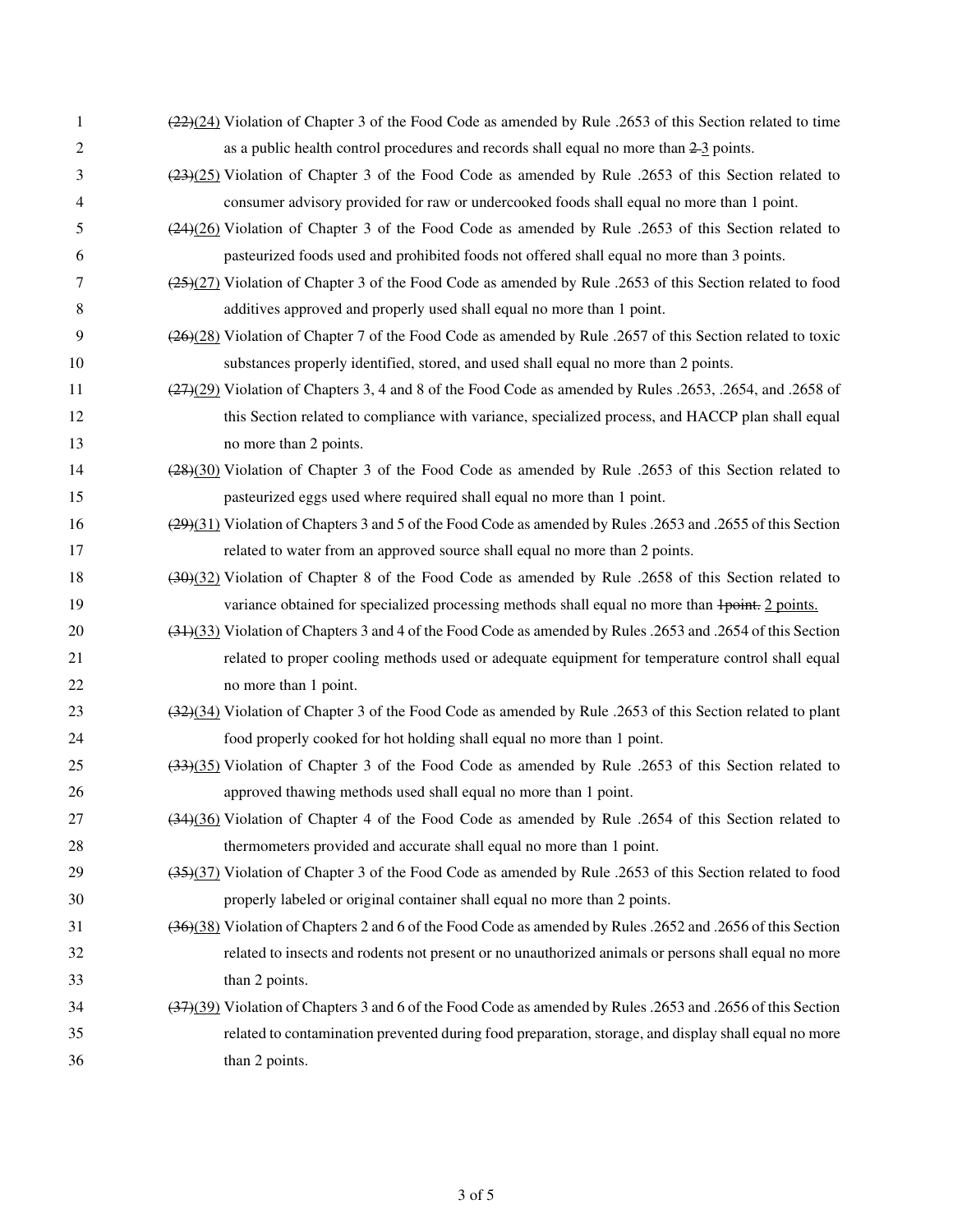| 1              | (38)(40) Violation of Chapter 2 of the Food Code as amended by Rule .2652 of this Section related to           |
|----------------|----------------------------------------------------------------------------------------------------------------|
| $\overline{c}$ | personal cleanliness shall equal no more than 1 point.                                                         |
| 3              | (39)(41) Violation of Chapters 3 and 4 of the Food Code as amended by Rules .2653 and .2654 of this Section    |
| 4              | related to wiping cloths properly used and stored shall equal no more than 1 point.                            |
| 5              | (40)(42) Violation of Chapters 3 and 7 of the Food Code as amended by Rules .2653 and .2657 of this Section    |
| 6              | related to washing fruits and vegetables shall equal no more than 1 point.                                     |
| 7              | $(44)(43)$ Violation of Chapter 3 of the Food Code as amended by Rule .2653 of this Section related to in-use  |
| 8              | utensils properly stored shall equal no more than 1 point.                                                     |
| 9              | (42)(44) Violation of Chapter 4 of the Food Code as amended by Rule .2654 of this Section related to utensils, |
| 10             | equipment, and linens properly stored, dried and handled shall equal no more than 1 point.                     |
| 11             | $(43)(45)$ Violation of Chapter 4 of the Food Code as amended by Rule .2654 of this Section related to single- |
| 12             | use and single-service articles properly stored and used shall equal no more than 1 point.                     |
| 13             | (44)(46) Violation of Chapter 3 of the Food Code as amended by Rule .2653 of this Section related to gloves    |
| 14             | used properly shall equal no more than 1 point.                                                                |
| 15             | (45)(47) Violation of Chapters 3 and 4 of the Food Code as amended by Rules .2653 and .2654 of this Section    |
| 16             | related to equipment, food and non-food contact surfaces approved, cleanable, properly designed,               |
| 17             | constructed and used shall equal no more than 2 points. 1 point.                                               |
| 18             | (46)(48) Violation of Chapter 4 of the Food Code as amended by Rule .2654 of this Section related to           |
| 19             | warewashing facilities installed, maintained, used, and test strips shall equal no more than 1 point.          |
| 20             | (47)(49) Violation of Chapter 4 of the Food Code as amended by Rule.2654 of this Section related to non-       |
| 21             | food contact surfaces clean shall equal no more than 1 point.                                                  |
| 22             | (48)(50) Violation of Chapter 5 of the Food Code as amended by Rule .2655 of this Section related to hot       |
| 23             | and cold water available and adequate pressure shall equal no more than 2 points. 1 point.                     |
| 24             | (49)(51) Violation of Chapter 5 of the Food Code as amended by Rule .2655 of this Section related to           |
| 25             | plumbing installed and proper backflow devices shall equal no more than 2 points.                              |
| 26             | (52) Violation of Chapter 5 of the Food Code as amended by Rule .2655 of this Section related to sewage        |
| 27             | and wastewater properly disposed shall equal no more than 2 points.                                            |
| 28             | (51)(53) Violation of Chapters 5 and 6 of the Food Code as amended by Rules .2655 and .2656 of this Section    |
| 29             | related to toilet facilities properly constructed, supplied, and cleaned shall equal no more than 1            |
| 30             | point.                                                                                                         |
| 31             | (52)(54) Violation of Chapters 5 and 6 of the Food Code as amended by Rules .2655 and .2656 of this Section    |
| 32             | related to garbage and refuse properly disposed and facilities maintained shall equal no more than 1           |
| 33             | point.                                                                                                         |
| 34             | (53)(55) Violation of Chapters 4 and 6 of the Food Code as amended by Rules .2654 and .2656 of this Section    |
| 35             | related to physical facilities installed, maintained, and clean shall equal no more than 1 point.              |